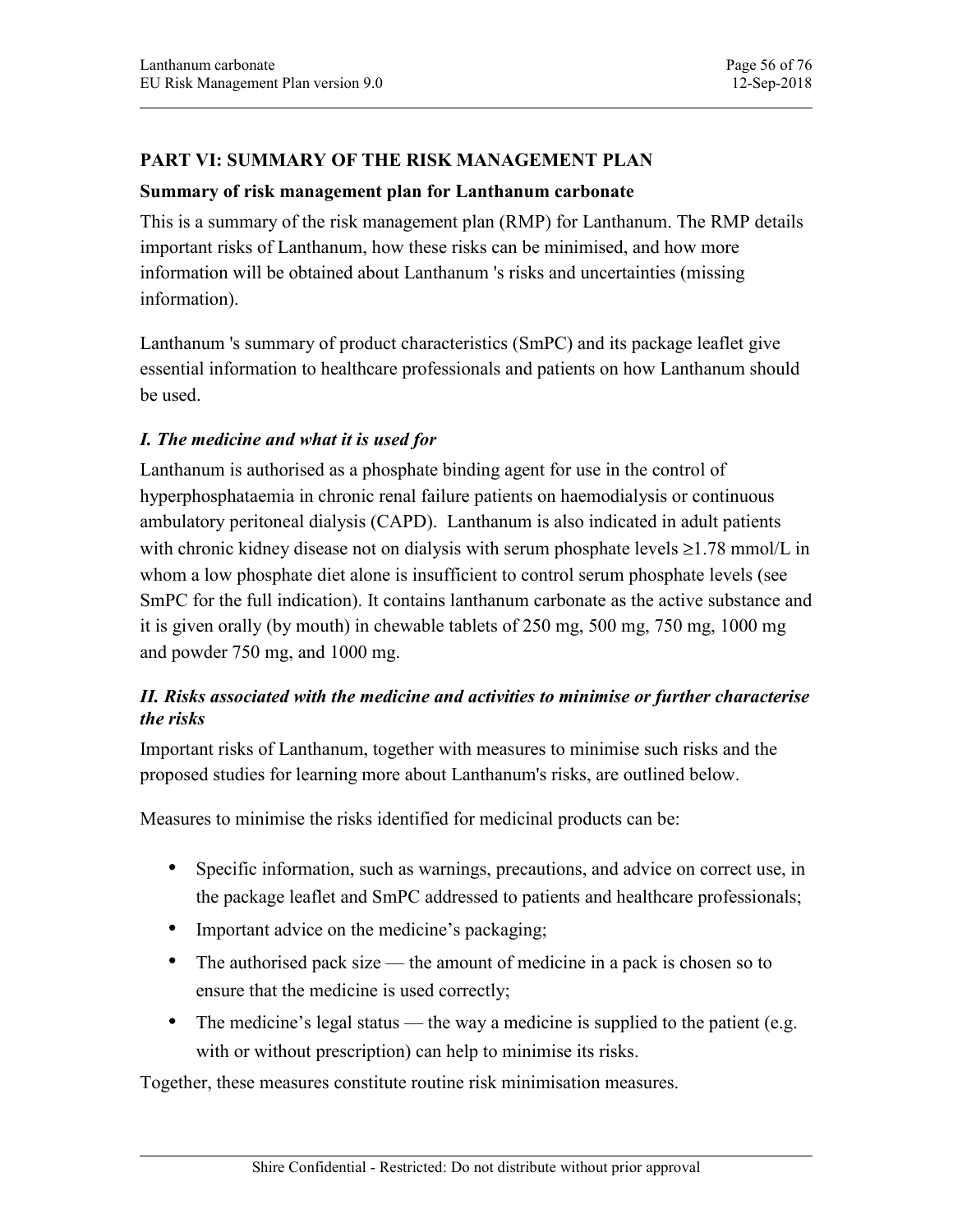In the case of Lanthanum, these measures are supplemented with additional risk minimisation measures mentioned under relevant important risks, below.

In addition to these measures, information about adverse reactions is collected continuously and regularly analysed so that immediate action can be taken as necessary. These measures constitute routine pharmacovigilance activities.

If important information that may affect the safe use of Lanthanum is not yet available, it is listed under 'missing information' below.

## II.A List of important risks and missing information

Important risks of Lanthanum are risks that need special risk management activities to further investigate or minimise the risk, so that the medicinal product can be safely taken. Important risks can be regarded as identified or potential. Identified risks are concerns for which there is sufficient proof of a link with the use of Lanthanum. Potential risks are concerns for which an association with the use of this medicine is possible based on available data, but this association has not been established yet and needs further evaluation. Missing information refers to information on the safety of the medicinal product that is currently missing and needs to be collected (e.g. on the long-term use of the medicine);

| the medicine);                                                                                                             |                                                                                                                                                               |  |
|----------------------------------------------------------------------------------------------------------------------------|---------------------------------------------------------------------------------------------------------------------------------------------------------------|--|
| Table 32. List of Important Risks and Missing Information                                                                  |                                                                                                                                                               |  |
| Important identified risks                                                                                                 | Gastrointestinal obstruction, Ileus, Subileus, Gastrointestinal<br>$\bullet$<br>perforation                                                                   |  |
| Important potential risks                                                                                                  | Lanthanum deposition (e.g. bone, liver)<br>$\bullet$<br>Systemic allergic reaction<br>Medication error associated with incompletely chewed/unchewed<br>tablet |  |
| Missing information                                                                                                        | Characterisation of GI events with the oral powder formulation<br>٠                                                                                           |  |
| II.B Summary of important risks<br>medicinal product.                                                                      | The safety information in the proposed Product Information is aligned to the reference                                                                        |  |
| Table 33. Important Identified Risk: Gastrointestinal Obstruction, Ileus, Subileus,<br><b>Gastrointestinal perforation</b> |                                                                                                                                                               |  |
| Evidence for linking the risk<br>to the medicine                                                                           | Clinical trials and Post-marketing reports                                                                                                                    |  |
|                                                                                                                            |                                                                                                                                                               |  |

Table 32. List of Important Risks and Missing Information

## II.B Summary of important risks

# Gastrointestinal perforation

| Evidence for linking the risk<br>to the medicine | Clinical trials and Post-marketing reports |
|--------------------------------------------------|--------------------------------------------|
|--------------------------------------------------|--------------------------------------------|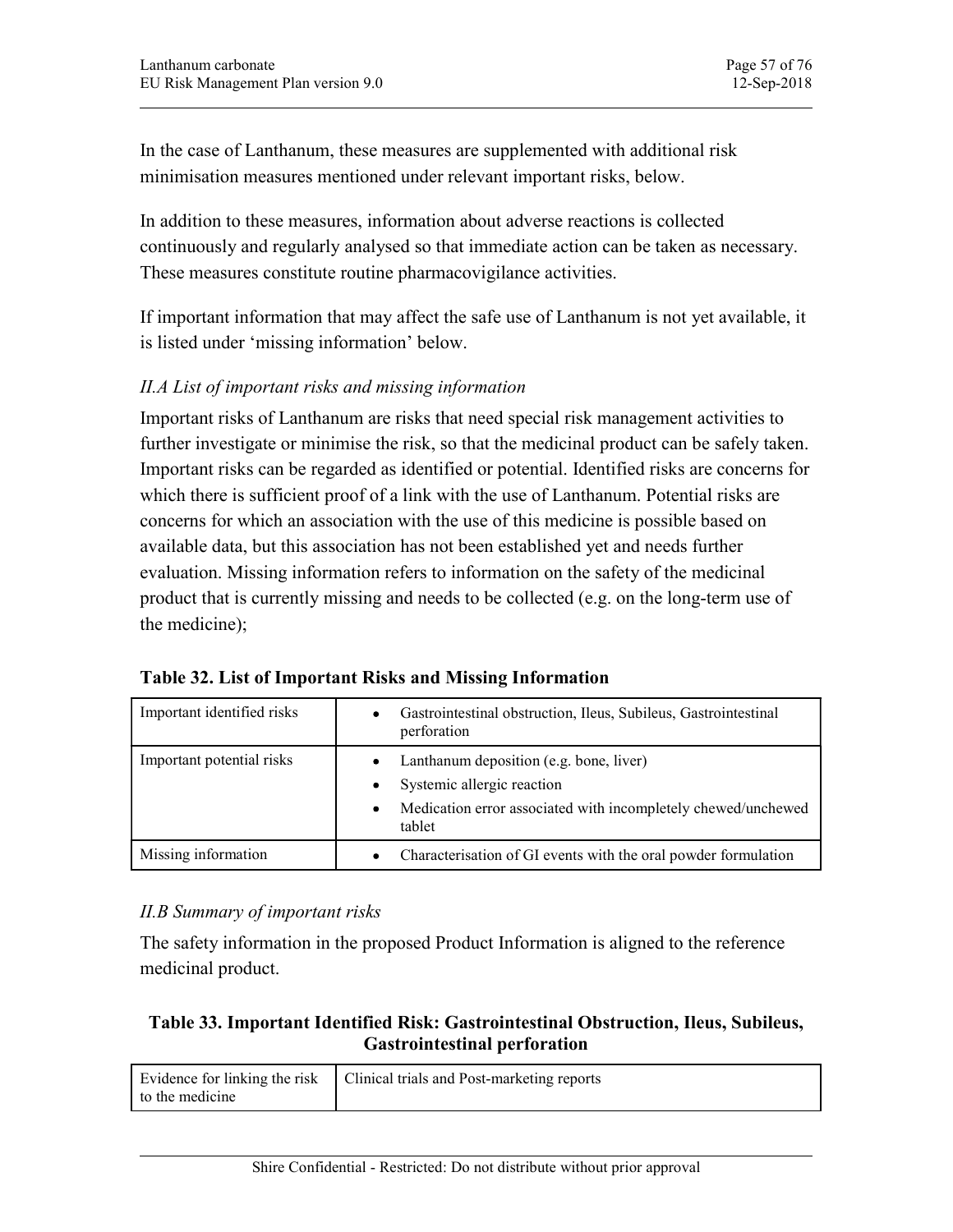## Gastrointestinal perforation

| Lanthanum carbonate                              |                                                                                                                                                                | Page 58 of 76                                                                       |
|--------------------------------------------------|----------------------------------------------------------------------------------------------------------------------------------------------------------------|-------------------------------------------------------------------------------------|
| EU Risk Management Plan version 9.0              |                                                                                                                                                                | 12-Sep-2018                                                                         |
|                                                  |                                                                                                                                                                |                                                                                     |
|                                                  | <b>Gastrointestinal perforation</b>                                                                                                                            | Table 33. Important Identified Risk: Gastrointestinal Obstruction, Ileus, Subileus, |
| Risk factors and risk groups                     | Lanthanum carbonate-induced constipation may contribute to the<br>development of acute intestinal obstruction and perforation and its role<br>and perforation. | cannot be excluded in patients at high risk for gastrointestinal obstruction        |
| Risk minimisation measures                       | Routine risk minimisation measures:<br>SmPC section 4.2 and 4.4                                                                                                |                                                                                     |
|                                                  |                                                                                                                                                                |                                                                                     |
|                                                  | <b>Additional risk minimisation measures:</b><br>No additional risk minimisation measures.                                                                     |                                                                                     |
| Additional                                       | Additional pharmacovigilance activities:                                                                                                                       |                                                                                     |
| pharmacovigilance activities                     | None                                                                                                                                                           |                                                                                     |
|                                                  | Table 34. Important Potential Risk: Lanthanum deposition (e.g. bone, liver)                                                                                    |                                                                                     |
| Evidence for linking the risk<br>to the medicine | Animal and Human Studies                                                                                                                                       |                                                                                     |
| Risk factors and risk groups                     |                                                                                                                                                                | CKD patients who are on long-term treatment with lanthanum carbonate;               |

| Table 34. Important Potential Risk: Lanthanum deposition (e.g. bone, liver) |                                                                                                                                                                                                                                                  |  |
|-----------------------------------------------------------------------------|--------------------------------------------------------------------------------------------------------------------------------------------------------------------------------------------------------------------------------------------------|--|
| Evidence for linking the risk<br>to the medicine                            | Animal and Human Studies                                                                                                                                                                                                                         |  |
| Risk factors and risk groups                                                | CKD patients who are on long-term treatment with lanthanum carbonate;<br>those with impaired hepatic function, considering the potential for<br>increased accumulation (biliary excretion is the predominant route of<br>lanthanum elimination). |  |
| Risk minimisation measures                                                  | Routine risk minimisation measures:                                                                                                                                                                                                              |  |
|                                                                             | SmPC section 4.4 and 5.3                                                                                                                                                                                                                         |  |
|                                                                             | <b>Additional risk minimisation measures:</b><br>No additional risk minimisation measures.                                                                                                                                                       |  |
| Additional                                                                  | Additional pharmacovigilance activities:                                                                                                                                                                                                         |  |
| pharmacovigilance activities                                                | None                                                                                                                                                                                                                                             |  |
|                                                                             | Table 35. Important Potential Risk: Systemic allergic reaction                                                                                                                                                                                   |  |
| Evidence for linking the risk<br>to the medicine                            | Clinical trials and Post-marketing surveillance                                                                                                                                                                                                  |  |
| Risk factors and risk groups                                                | Patients with history of allergic reactions.                                                                                                                                                                                                     |  |

| Evidence for linking the risk<br>to the medicine | Clinical trials and Post-marketing surveillance                                                                                                                             |
|--------------------------------------------------|-----------------------------------------------------------------------------------------------------------------------------------------------------------------------------|
| Risk factors and risk groups                     | Patients with history of allergic reactions.                                                                                                                                |
| Risk minimisation measures                       | <b>Routine risk minimisation measures:</b><br>SmPC section 4.3, 4.8 and $6.1$<br><b>Additional risk minimisation measures:</b><br>No additional risk minimisation measures. |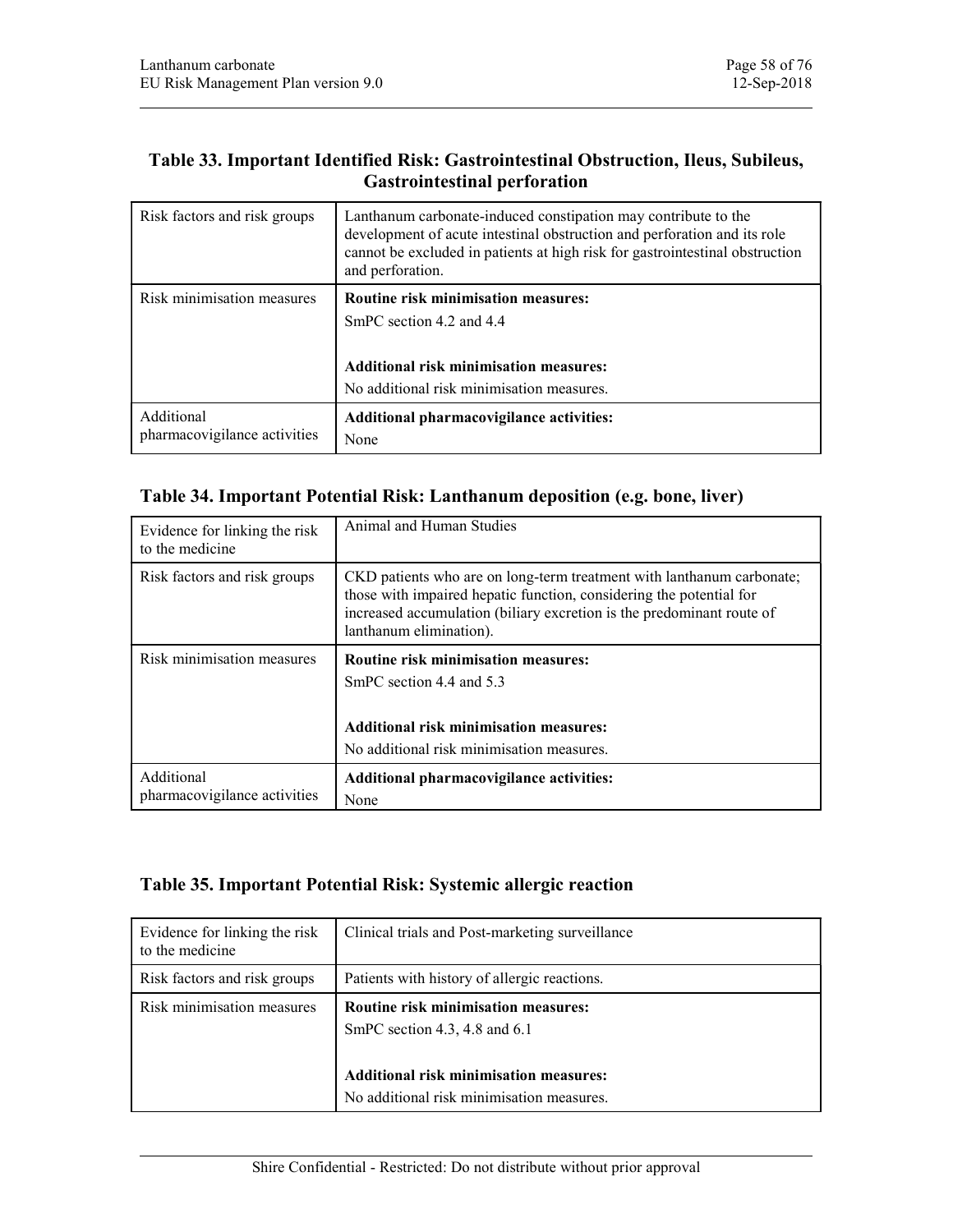| Lanthanum carbonate                 |                                                                | Page 59 of 76 |
|-------------------------------------|----------------------------------------------------------------|---------------|
| EU Risk Management Plan version 9.0 |                                                                | 12-Sep-2018   |
|                                     |                                                                |               |
|                                     | Table 35. Important Potential Risk: Systemic allergic reaction |               |
| Additional                          | Additional pharmacovigilance activities:                       |               |
| pharmacovigilance activities        | None                                                           |               |

# chewed/unchewed tablet

| Lanthanum carbonate<br>EU Risk Management Plan version 9.0 | Page 59 of 76<br>12-Sep-2018                                                           |
|------------------------------------------------------------|----------------------------------------------------------------------------------------|
|                                                            |                                                                                        |
|                                                            | Table 35. Important Potential Risk: Systemic allergic reaction                         |
| Additional                                                 | Additional pharmacovigilance activities:                                               |
| pharmacovigilance activities                               | None                                                                                   |
|                                                            |                                                                                        |
|                                                            | Table 36. Important Potential Risk: Medication error associated with incompletely      |
| chewed/unchewed tablet                                     |                                                                                        |
| Evidence for linking the risk<br>to the medicine           | Post-marketing reports                                                                 |
| Risk factors and risk groups                               | Patients who have difficulty chewing or limited dental function (e.g. the<br>elderly). |
| Risk minimisation measures                                 | Routine risk minimisation measures:                                                    |
|                                                            | SmPC section 4.2                                                                       |
|                                                            | Additional risk minimisation measures:                                                 |
|                                                            | No additional risk minimisation measures.                                              |
| Additional<br>pharmacovigilance activities                 | Additional pharmacovigilance activities:<br>None                                       |
|                                                            |                                                                                        |
|                                                            |                                                                                        |
|                                                            | Table 37. Missing Information: Characterisation of GI events with the oral powder      |
| formulation                                                |                                                                                        |
| Risk minimisation measures                                 | Routine risk minimisation measures:                                                    |
|                                                            | SmPC section 4.8                                                                       |

# formulation

| Risk minimisation measures   | <b>Routine risk minimisation measures:</b> |
|------------------------------|--------------------------------------------|
|                              | SmPC section 4.8                           |
|                              | Additional risk minimisation measures:     |
|                              | No additional risk minimisation measures.  |
| Additional                   | Additional pharmacovigilance activities:   |
| pharmacovigilance activities | None                                       |

## II.C Post-authorisation development plan

II.C.1 Studies which are conditions of the marketing authorization

There are no studies which are conditions of the marketing authorisation or specific obligation of Lanthanum carbonate.